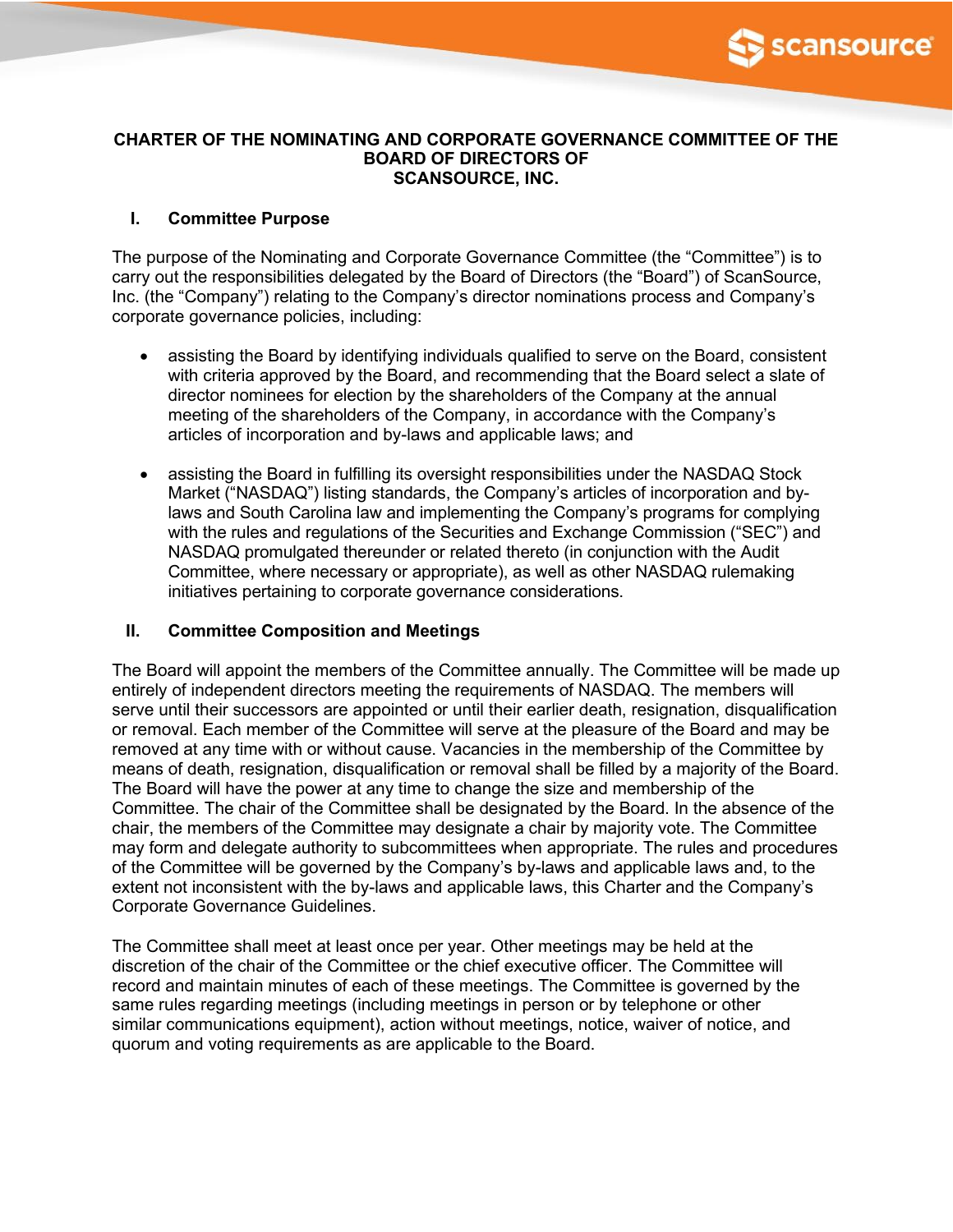

#### **III. Committee Responsibilities and Duties**

- The Committee shall review the size and composition of the Board, qualification criteria for Board members and, when appropriate, make recommendations to the Board concerning the criteria for membership, the size and composition of the Board and its committees, the Chairman of the Board and its committees, and the Lead Independent Director.
- The Committee is responsible for actively seeking and interviewing qualified director candidates and developing and implementing the screening process necessary to identify qualified director candidates. Any recommendation of director nominees, including nominees to be submitted to a stockholder vote, shall be made by the Committee to the Board. However, in accordance with South Carolina law, the full Board shall have final responsibility for selecting nominees and recommending them for election by the shareholders. As a part of its screening process, the Committee shall:
	- o evaluate a candidate's independence under applicable laws, rules and standards, including those of the NASDAQ, the SEC and the Internal Revenue Service; and
	- $\circ$  consider candidates proposed by the chief executive officer, by any director or by any shareholder, in accordance with procedures established by the Committee, the Company's governing documents, and applicable law from time to time.
- The Committee shall recommend to the Board individuals to fill vacancies occurring from time to time on the Board, including vacancies resulting from an increase in the size of the Board.
- The Committee shall recommend to the Board individuals to be appointed as Chairman of the Board and, if applicable, Lead Independent Director.
- The Committee may determine, from time to time, the advisability of retaining any search firm or consultant to assist in the identification and evaluation of candidates for membership on the Board. The Committee has the authority to retain, at the Company's expense, and terminate any such search firm or consultant, including authority to approve the fees to be paid to such firm or consultant and all other retention terms.
- On an annual basis, the Committee shall evaluate the membership of the committees of the Board. The Committee shall provide to the full Board the results of its evaluation, together with the Committee's recommendation as to committee membership during the upcoming year, for consideration by the Board in connection with the annual committee appointment process. In the event of a vacancy on any of the committees of the Board, the Committee shall provide its recommendation regarding a replacement committee member to the full Board.
- The Committee shall be responsible for developing and recommending to the Board corporate governance policies and principles applicable to the Company and shall periodically evaluate the Company's existing corporate governance policies and